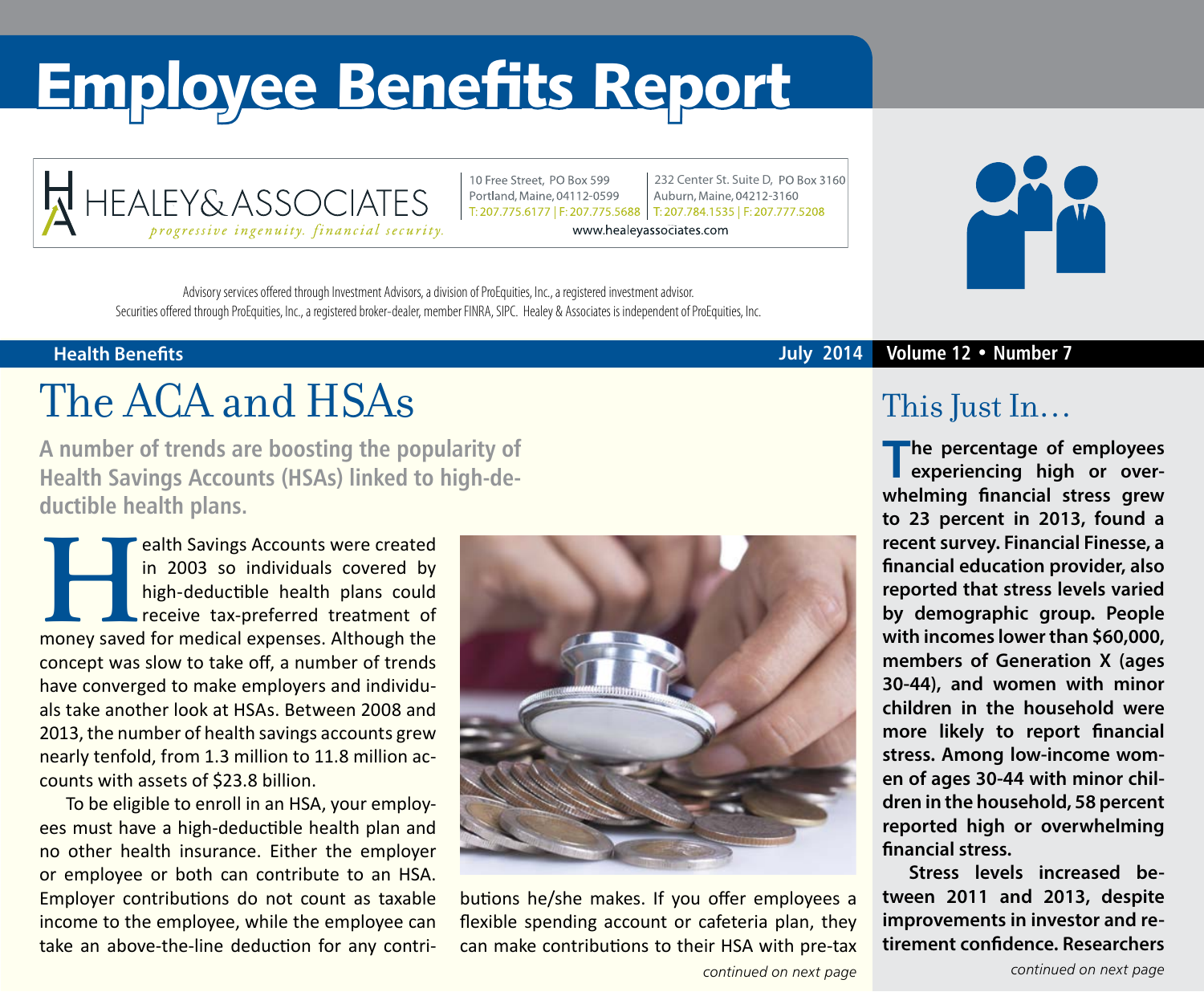dollars through their FSA (flexible spending account).

With an HSA, account holders can carry funds over from year to year so employees don't have to worry about any 'use it or lose it' policy. They can use money in their HSA for any qualified medical expense, including medical expenses in retirement.

#### **Trends Fueling Interest in HSAs**

**Cost control:** Today, preferred provider organization (PPO) plans cover more groups than any other type of health plan. PPOs developed as managed care plans that were supposed to control medical costs by steering group members toward preferred, or network, providers. In reality, though, PPOs often insulate employees from the true cost of their medical care by allowing them to access healthcare whenever they want for a low annual deductible and flat fee per office visit or prescription.

So-called consumer-driven health plans (CDHPs) emerged as a way to give employees more incentive to consider and control their healthcare decision-making. CDHPs link a high-deductible health plan (HDHP) to a HSA. As the name implies, high-deductible health plans require higher deductibles and out-of-pocket expenses than other types of health insurance policies, but the premiums generally cost less per month, making these plans appeal to employers that want to cut expenses.

Many employers switching their group coverage to an HDHP contribute to employees' HSAs to take some of the sting out of the higher out-of-pocket costs employees will experience. Contributions are optional on the part of both the employer and employee. Because HSAs have no "use it or lose it" provision and funds can earn interest, employees have incentive to control medical spending so HSA funds can grow to cover future catastrophic healthcare costs or healthcare costs in retirement.

**Employer mandate:** When the "employer shared responsibility" provision under the Affordable Care Act kicks in for employers with 100 or more full-time-equivalent employees in 2015, some employers will be providing employee health coverage for the first time. All new HDHP plans must comply with the ACA, so these lower-cost plans will appeal to many smaller employers. Whether they choose to contribute or not, employers with qualifying HDHP plans should encourage their employees to open Health Savings Accounts.

**The "Cadillac tax":** Section 9001 of the ACA will impose a non-deductible excise tax on high-cost plans, or so-called Cadillac health plans, beginning in 2018. It sets the "high-cost" threshold at \$10,200 for singleonly coverage and \$27,500 for family coverage for 2018. The 40 percent tax will apply to amounts exceeding the high-cost threshold. The threshold will adjust for cost of living increases in following years. The tax applies to any premium (or contribution) amount over the threshold, calculated on a monthly basis.

Please note that Section 9001 applies to all employer-sponsored health coverage that is excludable from the employee's gross income under section 106, whether insured or not. It defines a high-cost plan on the basis

**noted: "…fewer employees cite external factors like the stock market and U.S. economy as the main cause of their financial stress. Instead, more employees are citing internal factors like not having control over their finances or thinking that they will be unable to meet their future financial goals."**

**Employer-sponsored benefits and financial education can help employees better manage financial stress. As any HR manager knows, a stressed employee is not a productive employee. For more information on what a sound benefits program can do for your organization, please contact us.** 

of total premiums (or costs, for a self-insured plan) "without regard to whether the employer or employee pays for the coverage." This includes employer contributions to an HSA.

Employers contributing to an employee's HSA will want to be careful to avoid triggering the Cadillac tax. However, the HDHP/HSA combination often appeals to higher-income workers. The HSA's tax advantages give these workers another vehicle they can use to cut income taxes and build retirement savings. They can also make tax-free withdrawals after retirement (for qualified healthcare costs), something they cannot do with many other types of retirement accounts.

For more important information on Health Savings Accounts, please see the related article on P. 4 or contact us for more information.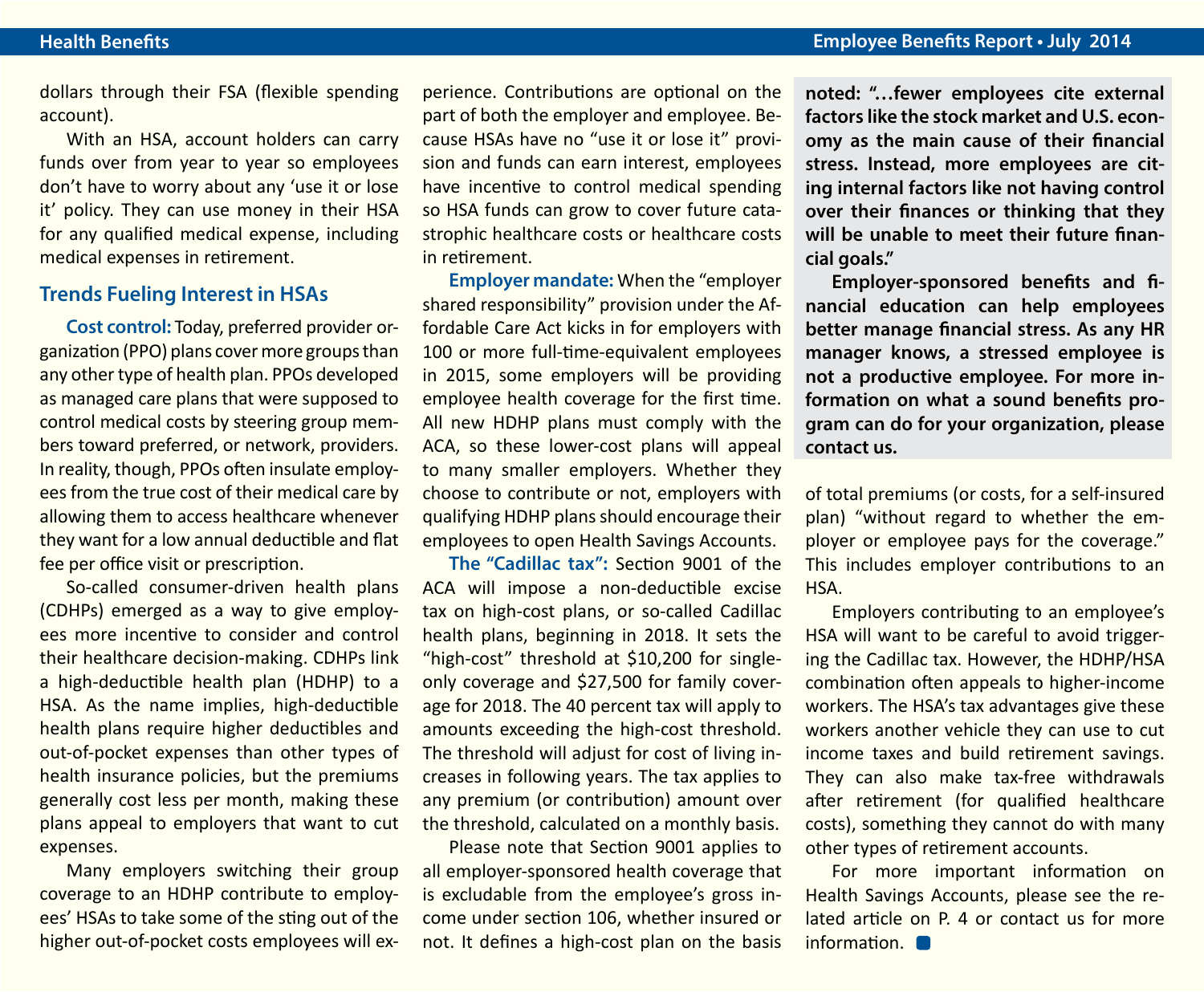### Hybrid Pension Plans Offer Viable Alternative

**"The number of employer-sponsored hybrid pension plans insured by the federal Pension**  Benefit Guaranty Corp. nearly tripled between 2001 and 2010," reported *Business Insur***ance magazine in May. A hybrid pension plan combines features of both defined benefit (DB) and defined contribution (DC) plans, which can benefit both employers and employees.**

**V**irtually all pension plans fall into two categories: defined contribution plans and defined benefit plans.<br>Defined benefit plans: Defined benefit two categories: defined contribution plans and defined benefit plans.

plans are what most people think of when they think of a "traditional" pension plan. And when you hear in the news about pension plans being in trouble, pension negotiations or governmental bodies seeking to change pension agreements with retirees, the plans in question are probably defined benefit plans.

Funded by the employer, a defined benefit plan promises participants a specific monthly benefit at retirement. The plan may state this promised benefit as an exact dollar amount, such as \$100 per month at retirement. Or, more often, it may calculate benefits through a formula that includes factors such as salary, age and the number of years worked at the company. For example, an employee could earn a pension benefit equal to 1 percent of average salary for the last five years of employment times total years of service.

Employees often prefer defined benefit plans because they know what they will receive in retirement. On the employer side, businesses can generally contribute (and therefore deduct) more each year than in defined contribution plans. Defined benefit plans are also more complex to establish and maintain than defined contribution plans. Because the employer promises to provide a set amount for the life of the pensioner, defined benefit plans require complex actuarial calculations to ensure that the employer sets aside enough money to meet its pension obligations far into the future. All investment and funding risk lies with the employer.

**Defined contribution plans:** Over the past 20 or 30 years, the number of new defined contribution plans formed has far outstripped defined benefit plans, as employers seek to control their retirement benefit costs and reduce administrative expenses. Defined contribution plans include 401(k) plans, SIM-PLE IRAs, employee stock ownership plans (ESOPs), and profit-sharing plans.

Defined contribution plans do not promise participants a specific benefit amount at retirement. Instead, the employee and/ or the employer contribute money to an individual account in the plan. In many cases, the participant chooses how these contributions are invested and decides how much to contribute from his or her paycheck through pretax deductions. The employer may add



to an employee's account, in some cases by matching a certain percentage of employee contributions.

The value of the account depends on how much is contributed and how well the investments perform—the employer has no investment risk. At retirement, the employee receives the balance in his or her account, reflecting the contributions, investment gains or losses, and any fees charged against the account.

**Hybrid, or cash balance, plans:** Although it is technically a defined benefit plan, a cash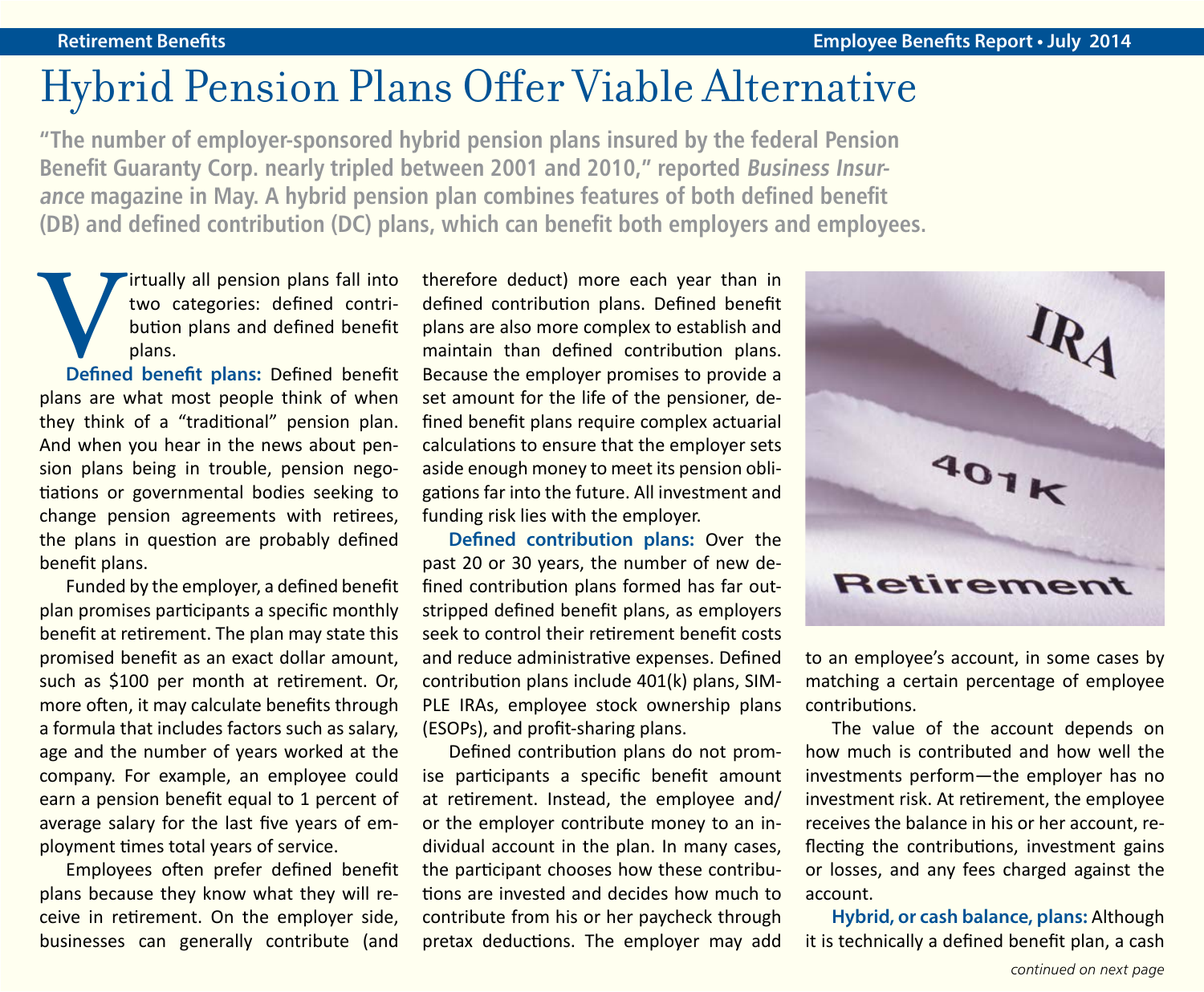balance plan shares some features with defined contribution plans, and shares some of the advantages of both.

As with defined contribution plans, the benefits an employee receives at retirement are defined in terms of the balance in his/her account. But as with a traditional defined benefit plan, the employer makes contributions for participants. In a typical plan, the employer credits a certain percent of the employee's pay each year, plus an interest credit, to the employee's account. The employer can invest these amounts as it sees fit, and increases and decreases in investments do not directly affect participants' benefits.

Traditional defined benefit plans define a retiree's benefit as a series of monthly payments for life to begin at retirement, while cash balance plans define the benefit in terms of a stated account balance. These accounts are often referred to as "hypothetical accounts" because they do not reflect actual contributions to an account or actual gains and losses allocable to the account. When participants are entitled to receive benefits under a cash balance plan, he or she can convert the account balance into an annuity or (under some plans) take a lump sum distribution.

Employers bear the investment risk with a cash balance plan, unlike with a defined contribution plan. However, cash balance plans do not require the complex actuarial calculations that a defined benefit plan requires, They also present somewhat less investment risk to employers, if the employer selects a conservative interest credit.

We can help you determine which type of retirement plan best fits your company's needs. For information, please contact us.

## Escalating Prescription Costs Worrying Patients and Payers

**A new drug called Sovaldi has an 80 percent cure rate for certain types of Hepatitis C infection when taken in combination with a drug called ribavirin. That's good news for the approximately 3.2 million Americans with chronic Hepatitis C. The bad news is the drug costs \$1,000 per pill, or about \$84,000 for a course of treatment.**

**Although Sovaldi actually cures**<br> **Alternative Experiment Although Sovaldi prevent-**<br> **Alternative insurers are balking at its price. In a** Hepatitis C—potentially preventing those infected from devel-**Loping cirrhosis or cancer of the** blog post, America's Health Plans (AHIP), a health insurer trade group, said, "Sovaldi has shown tremendous results…Unfortunately, the drug's maker…has priced it at an astronomical level that is not sustainable for consumers, innovation or society."

Prescription drug spending in the U.S. grew by 3 percent in 2013, after a decline of 1 percent between 2012 and 2013, according to IMS Health, a consulting and data firm. Increasing costs—particularly for new drugs—is likely affecting your employees' health.

Many of the most costly drugs treat various types of cancer. Spending on cancer drugs worldwide reached \$91 billion in 2013, a 28 percent increase in just five years. It's no wonder that a cancer diagnosis makes a person 2.65 times more likely to file for bankruptcy than people without cancer.

### **Employers' Balancing Act**

Some insurers are dealing with costly drugs by passing a larger portion of costs on to patients. Some employers have turned to pharmacy benefit managers (PBMs) to control their prescription drug costs. They "carve out" prescription drug benefits from their health plan and provide drug benefits through the PBM. Volume buying allows PBMs to give participants retail and mailorder drugs at deep discounts. They also contract with manufacturers to obtain rebates that can be passed on to clients.

While PBM pricing is often more transparent than insurance company pricing, a PBM's financial interests may not always align with those of their clients. Some PBMs retain the difference between the discount applied to the client's invoice and the actu-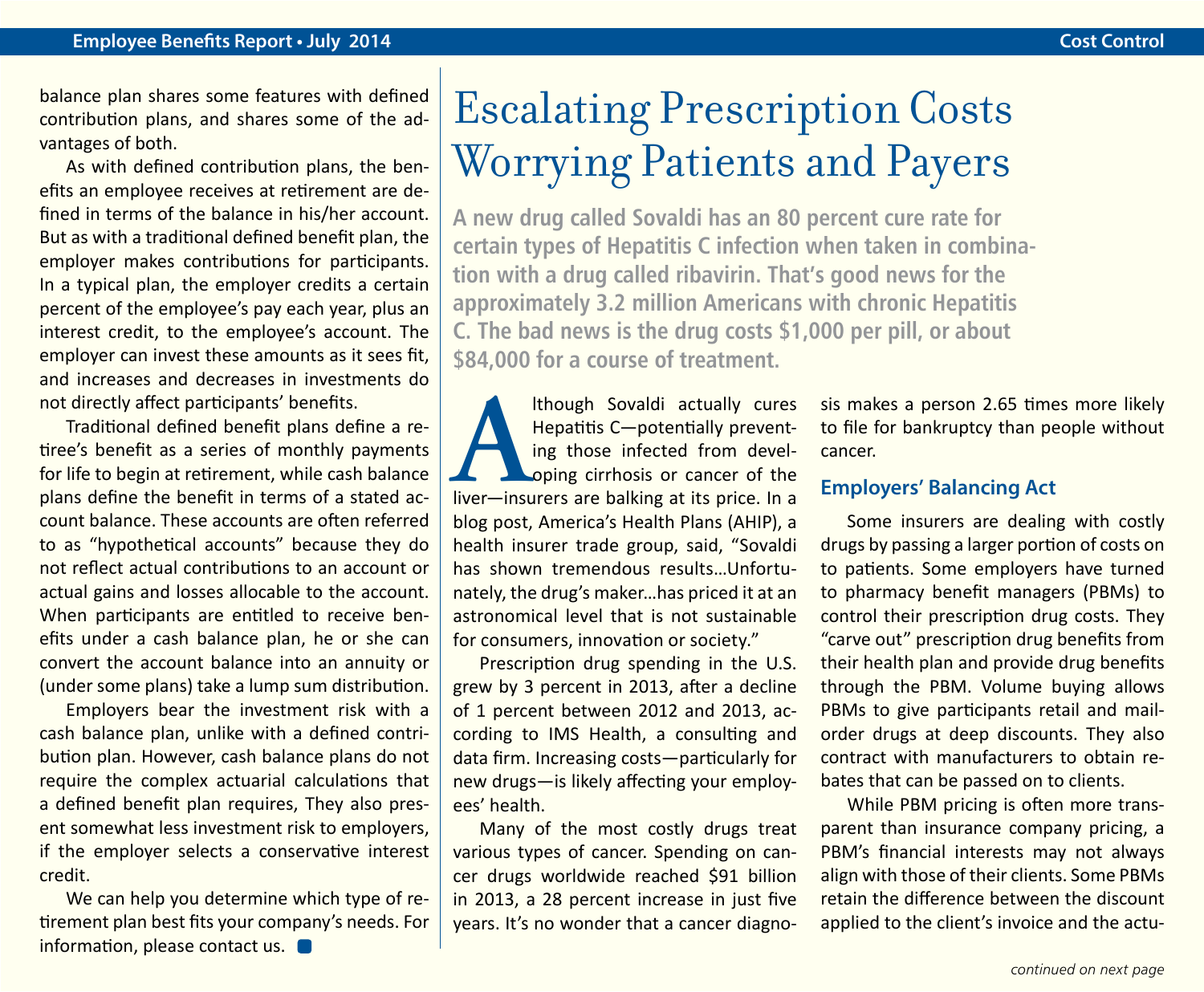al amount reimbursed to the retail pharmacy. With mail-order purchases, certain PBMs rely on their market power to generate revenue by purchasing volume-based brand and generic drugs at a deeper discount than the prices clients pay. And sometimes they refuse to reimburse for certain high-cost drugs.

Bloomberg News Service reported that Express Scripts, a pharmacy benefits manager, might stop reimbursing for Sovaldi once other new hepatitis C therapies are on the market, which is expected to occur next year. For a pharmacy benefit manager, refusing to reimburse patients for expensive drugs like Sovaldi means a better bottom line. But for employers, steering patients away from drugs that are proven effective could prove penny wise and pound foolish.

Although a Sovaldi costs \$1,000 per pill, Gilead, the drug's manufacturer, points out that the cost of a liver transplant can exceed \$300,000. When looking at the cost of a drug, sometimes a benefits manager has to look at the bigger picture. If a drug such as Sovaldi can cure a disease or prevent chronic conditions from worsening, how much is it worth to an employer that will likely have to pay for additional medical and disability costs?

Your organization, if it's typical, might be able to save on prescription drug costs by



cutting waste and increasing compliance. A 2012 report funded by the U.S. Agency for Healthcare Research found that 20 to 30 percent of medication prescriptions are never filled, and that approximately 50 percent of medications for chronic disease are not taken as prescribed. This has tragic consequences,

### **Cost Control Employee Benefits Report • July 2014**

leading to approximately 125,000 deaths, "… at least 10 percent of hospitalizations, and a substantial increase in morbidity and mortality." The cost? Between \$100 billion and \$289 billion every year.

As with many benefits programs, an integrated approach works best to increase prescription drug compliance and reduce waste. A comprehensive disease management program will help identify those with or at risk of developing chronic conditions, develop appropriate treatment or prevention plans and then help people comply with their treatment plans. In short, disease management programs help people learn to take better care of themselves. They usually involve a combination of nurse counseling, behavior modification programs, communications and support, along with involvement by the participant's physician.

In order to use their benefits wisely, employees need to know how they work. Do your plan materials provide them the information they need in a clear and understandable manner? Does your plan provide a way for employees to comparison-shop for their drugs?

For suggestions on controlling your organization's prescription drug and other employee medical costs, please contact us.